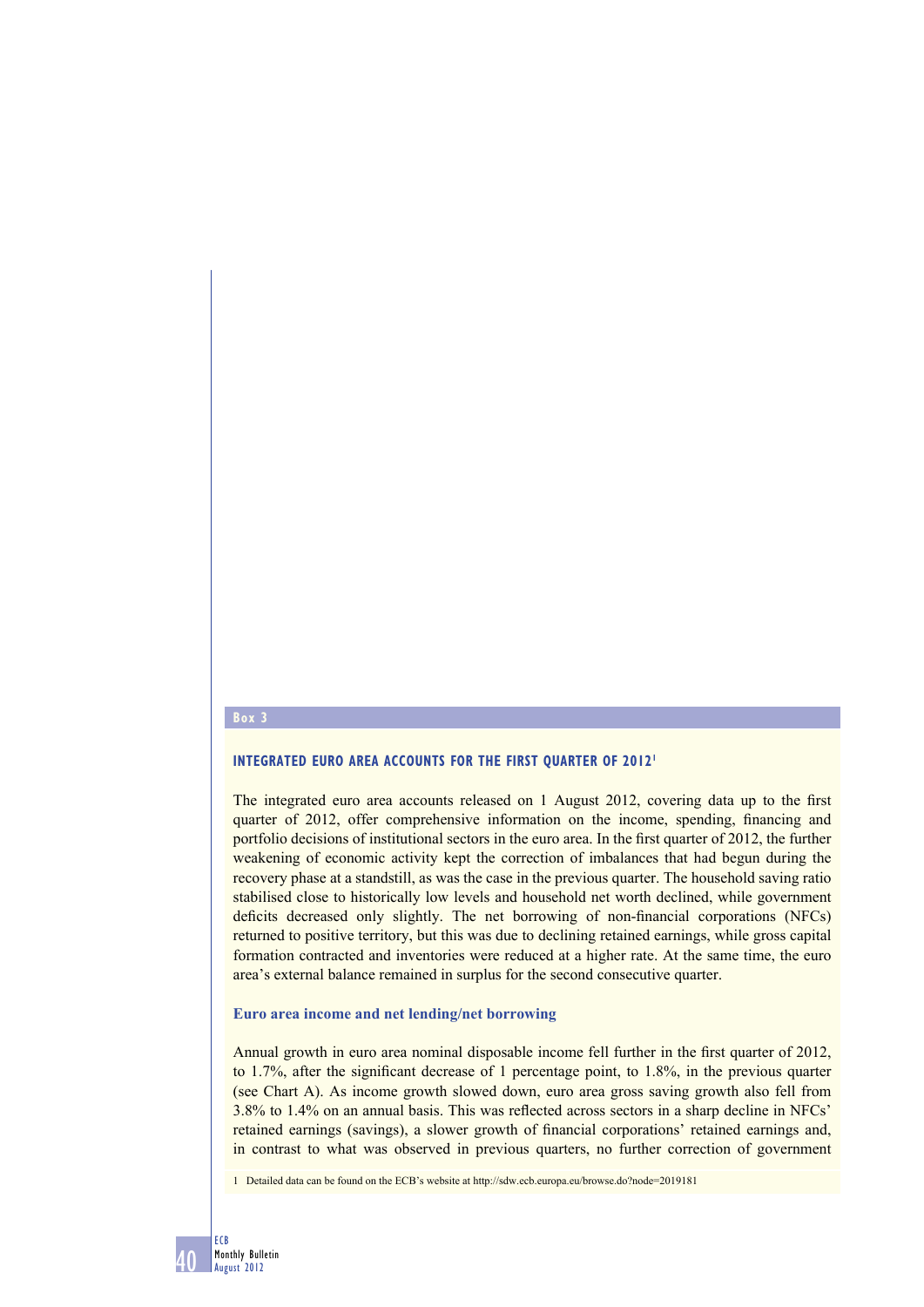## **ECONOMIC AND MONETARY DEVELOPMENTS**

Monetary and financial developments



dissaving. At the same time, the growth of capital formation in the euro area as a whole and in all non-financial institutional sectors entered negative territory.

All in all, net lending/net borrowing of the euro area (or the external balance – which can broadly be defined as the difference between savings and capital formation) remained in positive territory for the second consecutive quarter on a seasonally adjusted basis, and returned to positive territory in four-quarter accumulated terms. From a sectoral viewpoint, the improvement in net lending/net borrowing was due in particular to financial corporations, which have made a very positive contribution to overall euro area net lending since the beginning of the crisis. This reflects the increase in the retained earnings of financial corporations as a result of their efforts to improve their capital positions. Moreover, the improvement in the euro area external balance also reflects the slight decrease in the net borrowing of the government sector (see Chart B, in four-quarter sums). On the financial side, the increase in net lending was mainly reflected in lower net inflows in debt securities and, to a lesser extent, in shares and other equity. These were only partly offset by lower net outflows in currency and deposits. Moreover, foreign repatriation flows abated, especially in the form of deposits which declined at a slower pace than in previous quarters.

## **Behaviour of institutional sectors**

After two quarters of decline, the annual growth rate of *households'* nominal gross disposable income increased to 1.8% in the first quarter of 2012, from 1.4% in the previous quarter (see Chart C), despite a significant decrease in employee compensation growth. This development was driven by higher growth in net property income and social benefits, which increased for the first time since the third quarter of 2010. Real disposable income growth remained in negative territory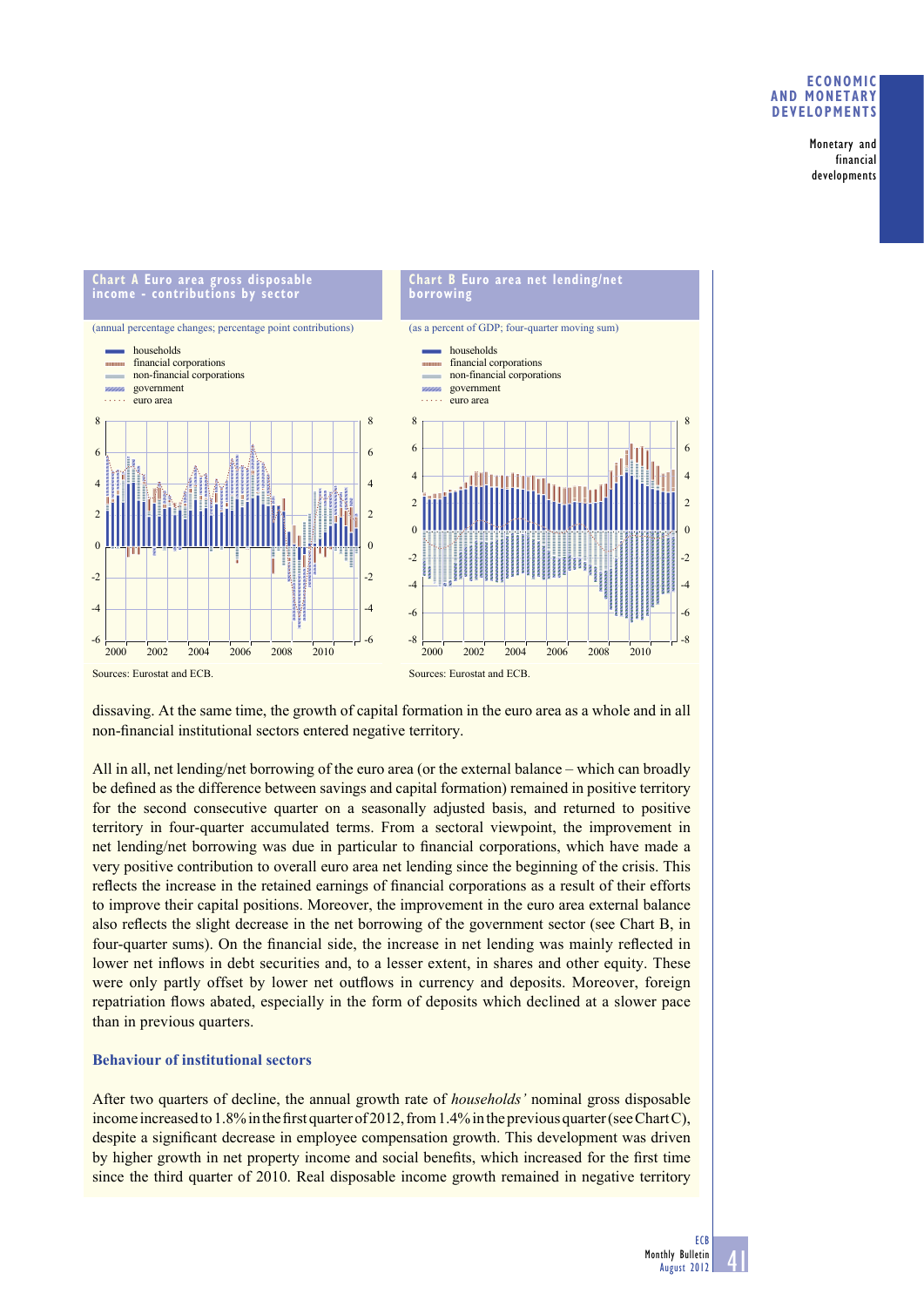

(-0.5%, year on year) for the third consecutive quarter on the back of elevated inflation. As private consumption also increased at a modest rate of 1.9%, year on year, close to that of income, the saving ratio of households stabilised at 13.3% on a seasonally adjusted basis (see Chart D).

With subdued non-financial investment (the annual growth rate of which was negative). households' net lending increased slightly, a development which was also reflected in declining loan growth  $(1.2\%$ , down by 0.3 percentage point), while the financial investment growth rate remained broadly unchanged at 2.1%. Previous portfolio movements away from M3 components and insurance technical reserves continued, while the contribution to overall financial investment growth made by investment in market instruments, in particular equity, increased. Sales of investment fund shares decelerated.

The gross operating surplus of euro area *non-financial corporations* declined further on a seasonally adjusted basis as value added continued to contract faster than wages. As a result, retained earnings (savings) declined by 3.8% in annual terms. Together with a very marginal increase in gross capital formation (which grew by only 0.2%, compared with 3.5% in the previous quarter) this decrease more than offset an acceleration in destocking, resulting in an increase in their net borrowing position (see Chart E). The annual growth of NFCs' financing and financial investment remained broadly unchanged at 2.1% and 3.2% respectively. The lower contribution of MFI loan financing to total financing growth was again broadly compensated for by larger contributions of unquoted equity and debt securities. Inter-company financing continued to play an important buffering role, its overall contribution remaining broadly stable despite a slight decline in trade credits (see Chart F). The gradual reduction in NFC leverage observed

42 ECB Monthly Bulletin August 2012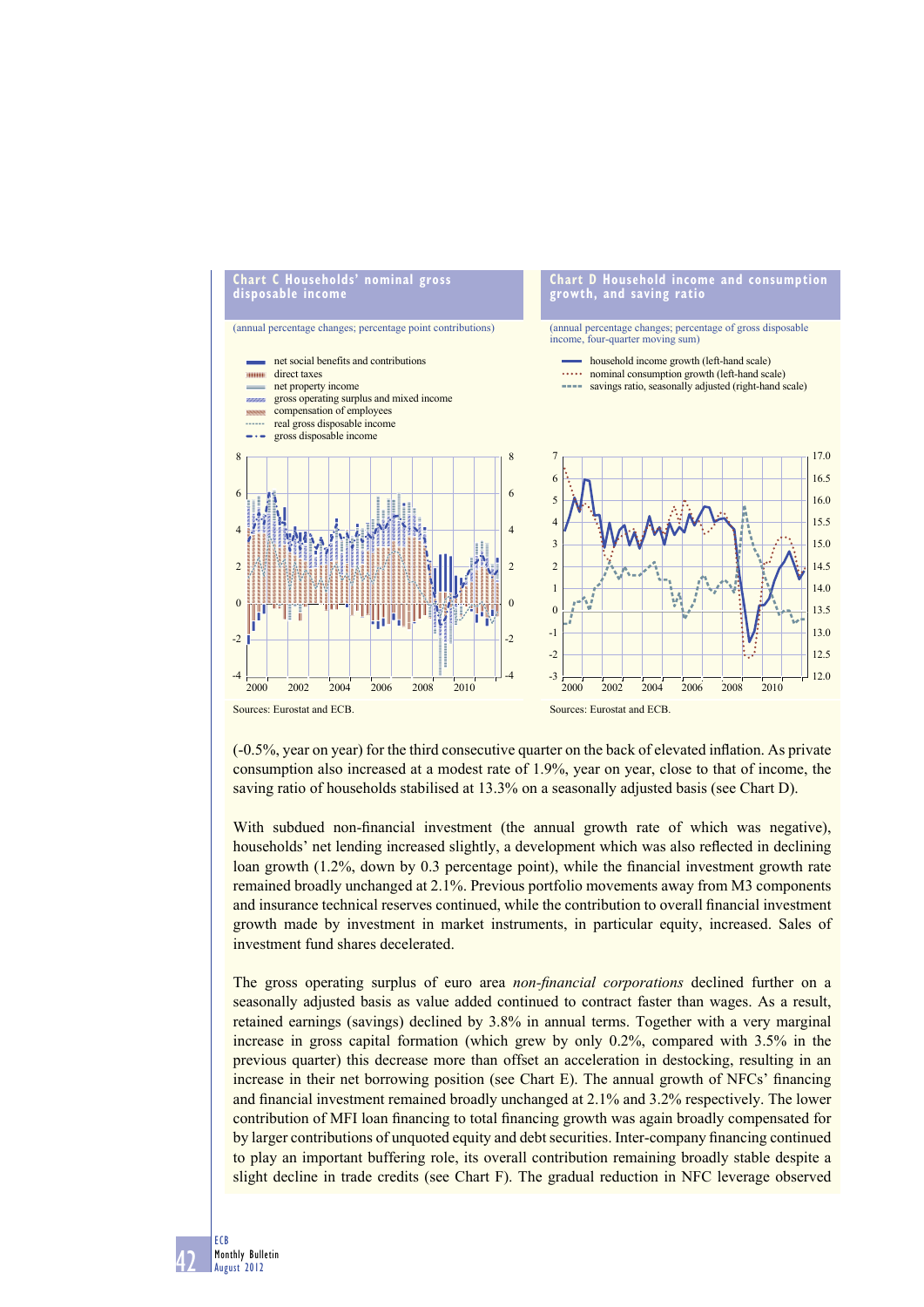## **ECONOMIC AND MONETARY DEVELOPMENTS**

Monetary and financial developments

**Chart E Non-financial corporations saving, capital investment and net lending(+)/net borrowing(-)**

(EUR billions, seasonally adjusted)





Sources: Eurostat and ECB. Note: Seasonally adjusted by the ECB. Sources: Eurostat and ECB. Note: trade credit receivables and payables are estimated by the ECB based on partial information.

since mid-2009 continued in the first quarter of 2012, but this was mainly due to increases in the valuation of equity holdings.

The budget balance of the *general government* improved only slightly, standing at -4.0% of GDP (four-quarter moving sum) in the first quarter of 2012, compared with -4.1% of GDP in the fourth quarter of 2011. This practically halted the upward trend which had started in the first quarter of 2010, when the budget balance reached its lowest level of -6.7% of GDP. The outcome was due mainly to decreasing revenues in the context of a slowing economy, in particular via direct taxes on NFCs and net social security contributions. The net issuance of government bonds in the first quarter of 2012 was fully absorbed by banks, which took advantage of the three-year LTROs and used the proceeds to buy mainly government bonds. Non-residents, as well as insurance corporations and pension funds, were also net buyers of government bonds in the quarter, both having offloaded government bonds in the previous quarter. However, investment funds accelerated their selling of government bonds, continuing the trend initiated in 2010.

The disposable income of *financial corporations* continued to show a robust increase in the first quarter of 2012, mainly on account of property income earned. Holding gains were registered in debt securities as sovereign yields fell in the countries under stress, while gains on equity were also registered for the second consecutive quarter, as a result of the positive stock market sentiment during the first weeks of the year (see Chart G). Financial institutions continued to increase their capital by large amounts via equity issuance and retained earnings. However, the increase of 0.1 percentage point in the net assets-to-total assets ratio at market value, to 12.6%, observed in the quarter was due rather more to holding gains than to such capital accumulation, as